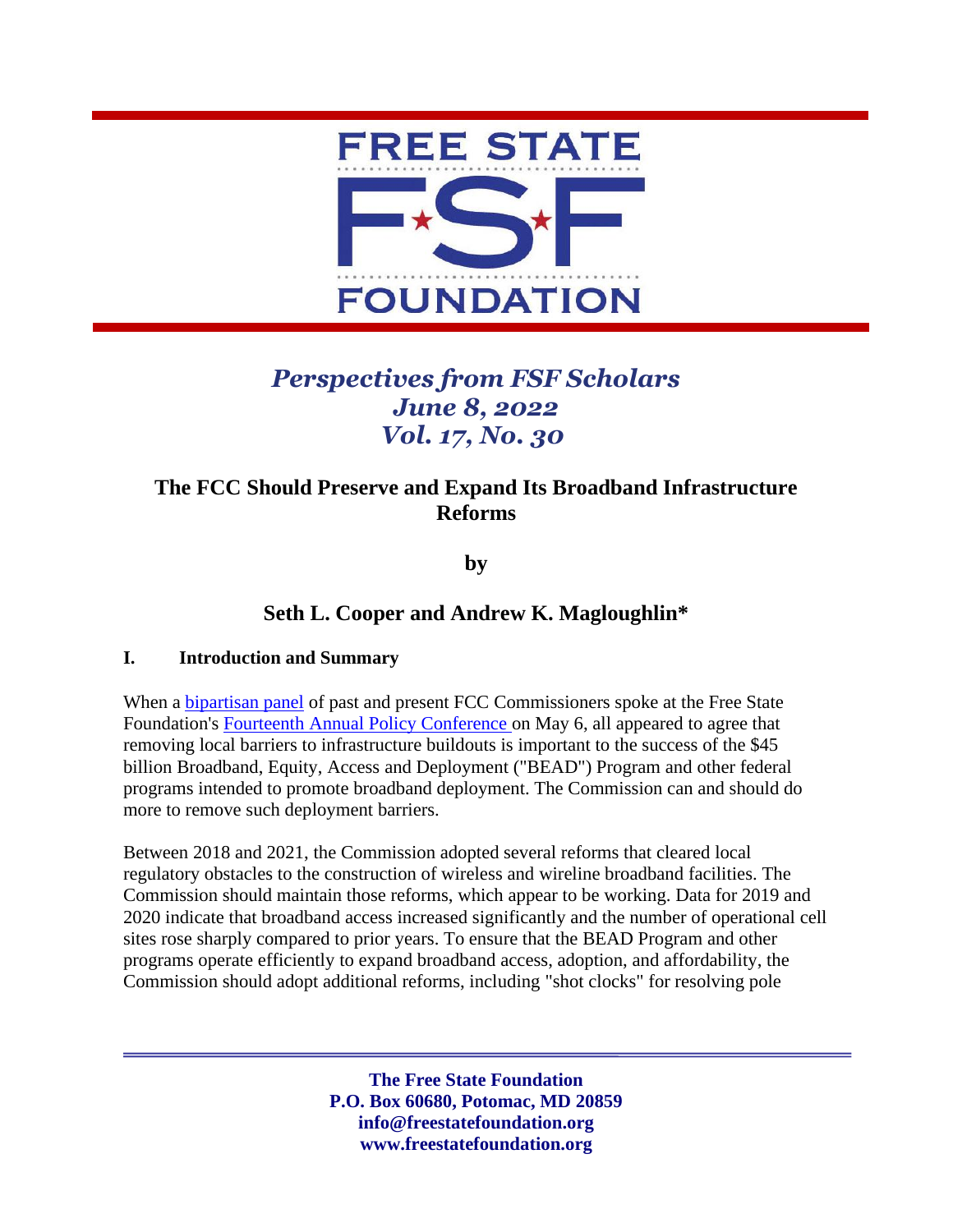attachment requests. It also should adopt shot clocks and fee caps on wireline infrastructure deployment in state and local rights-of-way.

The FCC Commissioners panel at FSF's [Fourteenth Annual Policy Conference](https://www.youtube.com/watch?v=8iYwG2gJ_qY) – #FSFConf14 – can be viewed [here.](https://www.youtube.com/watch?v=8iYwG2gJ_qY&t=4097s) The panel included Republican Commissioners Brendan Carr and Nathan Simington, as well as Democrat former Acting Chairwoman and Commissioner Mignon Clyburn. In general, the panel's discussion about infrastructure reforms was relatively short compared to prior FSF annual policy conferences. This is best explained by the fact that many important reforms were accomplished during Chairman Ajit Pai's tenure, including the 2018 *Moratorium Order*, the 2018 *Small Cell Order*, the 2018 *One Touch Make Ready Order*, the 2020 *5G Upgrade Order*, and the 2020 *Over-the-Air-Reception-Devices Order*.

Local regulatory barriers to broadband infrastructure deployment have come in the forms of moratoria on construction permit approval, lengthy administrative processing periods for permit applications, high fees for filing permits that bear no relation to the costs of reviewing applications, and high recurring fees for providing service. All such local administrative burdens have stood in the way of expanding Americans' access to broadband services and to next-generation network upgrades.

Moreover, according to findings in the Commission's 2018 *Small Cell Order*, providers in highly populated cities tend to serve populated markets first, and thus local governments in dense cities have monopoly power to implement high fees and barriers to entry. But consumers in less populated areas potentially shoulder a disproportionate burden of the fees and barriers implemented in highly populated cities because serving less populated areas is generally costlier and thus is less profitable. In other words, excessive fees and other regulatory cost barriers to entry in high-population areas drain resources for deployment in the less populated, less profitable communities, exacerbating the digital divide.

The Commission's important recently-adopted infrastructure policy reforms preempt such barriers to broadband facilities construction and upgrades. By reducing unnecessary local regulatory costs, the Commission's reforms help preserve provider resources for investment in additional broadband infrastructure, including in harder-to-serve areas. And the elimination or reduction of excessive local administrative delays allows consumers timelier access to 5G, fiber, and gigabit-speed cable broadband services.

There is evidence that the infrastructure reforms adopted by the FCC between 2018 and 2021 are working. For example, a court issued a swift injunction based on the *5G Upgrade Order* in *[T-Mobile West, LLC v. City and County of San Francisco](https://www.docketalarm.com/cases/California_Northern_District_Court/3--20-cv-08139/T-Mobile_West_LLC_v._The_City_and_County_of_San_Francisco_et_al/44/)* (2021), preventing a local government from delaying equipment modifications. But overall, it appears that few cases have been filed – which could mean that localities are no longer issuing moratoria on permits or delaying new cell site builds or upgrades *en masse*. Also, since the passage of infrastructure reforms, cell site and fiber deployment has been expedited. According to [data](https://api.ctia.org/wp-content/uploads/2021/07/2021-Annual-Survey-Highlights.pdf) from CTIA, at the end of 2020 there were over 417,000 cell sites in operation, a 35% increase compared to 2016. And at least [60.5 million homes](https://www.fiberbroadband.org/blog/fiber-broadband-enters-largest-investment-cycle-ever) were passed by fiber in 2021, an annual increase of 12%, up from a 10% annual increase the previous year. Additionally, there is a burgeoning fixed wireless broadband industry that is rapidly gaining subscribers, including half of the 1.065 million nationwide [broadband subscriber additions](https://www.leichtmanresearch.com/about-1065000-added-broadband-in-1q-2022/) in Q1 2022. And real broadband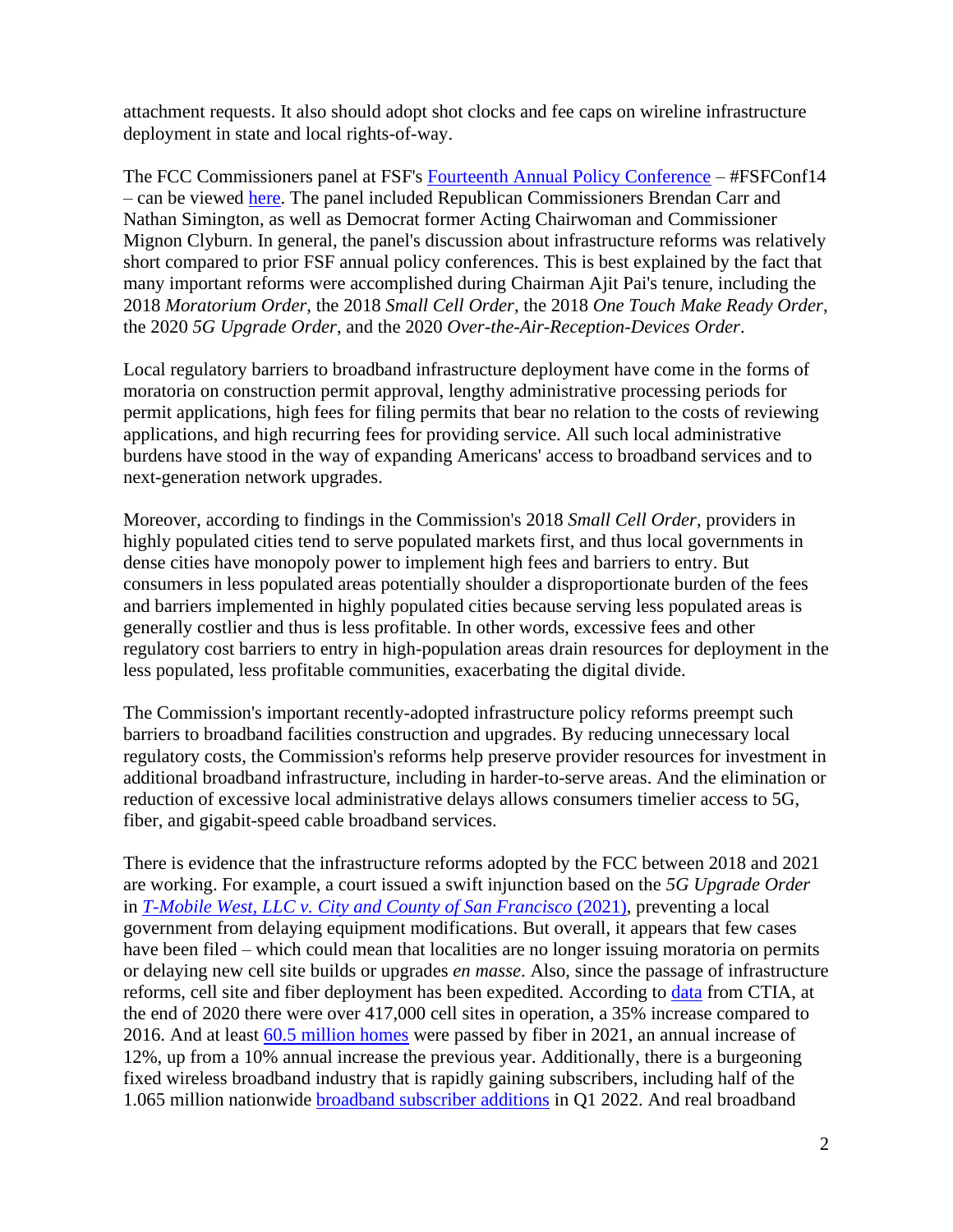prices are [dropping](http://freestatefoundation.blogspot.com/2022/05/dropping-consumer-broadband-prices.html) – by 6.6% for fixed and 9% for wireless – even while other goods and services are squeezed by inflation and supply chain shocks.

Some government officials have opposed the FCC's broadband infrastructure reforms. But two key arguments previously raised against those reforms have been effectively dismantled. In *[City of Portland v. FCC](https://cdn.ca9.uscourts.gov/datastore/opinions/2020/08/12/18-72689.pdf)* (2020), the Ninth Circuit rejected arguments raised by local governments, and previously voiced by then-Commissioner Jessica Rosenworcel, that the Commission lacked authority to cap deployment fees imposed by local governments on wireless broadband providers for permit applications and rights-of-way usage involving wireless facilities. Additionally, most of the Commission's infrastructure reforms have now been in effect for well over two years. Arguments previously raised by local governments that they would not have time to adjust to the new rules have been mooted.

Certainly, the Commission ought to preserve its broadband infrastructure reforms. Now that the federal government plans to spend over \$45 billion via the BEAD program and many billions more through other broadband-related programs, those reforms are more important than ever. Indeed, the Commission should consider additional ways to remove local regulatory barriers to the buildout of broadband facilities. At #FSFConf14, Commissioner Carr offered two ideas for near-future FCC infrastructure reforms: adoption of [pole](https://www.fcc.gov/document/resolving-pole-replacement-disputes)  [attachment reforms](https://www.fcc.gov/document/resolving-pole-replacement-disputes) and extension of wireless infrastructure shot clocks and fee caps to wireline deployment in state and local rights-of-way. The Commission ought to pursue both.

It is an encouraging sign that the FCC has published a [Notice of Proposed Rulemaking](https://www.fcc.gov/document/resolving-pole-replacement-disputes) that proposes applying shot clocks and expedited dispute resolution requirements relating to pole attachments. The Commission should consider similar actions for wireline deployments in state and local government rights-of-way. As noted during the [FCC Commissioners'](https://www.youtube.com/watch?v=8iYwG2gJ_qY&t=4097s) panel at #FSFConf14, these actions could help ensure cost-effective expenditure of \$42.45 billion in funds through the BEAD Program along with the several billions in funds allocated to other programs for closing the digital divide.

#### **II. The Communications Act and the FCC's Infrastructure Siting Reforms**

In the [Telecommunications Act of 1996,](https://transition.fcc.gov/Reports/tcom1996.pdf) Congress amended the Communications Act to provide the FCC with deregulatory tools to "promote competition and reduce regulation in order to secure lower prices and higher quality services for American telecommunications consumers and encourage the rapid deployment of new telecommunications technologies." One such tool is federal preemption of state and local government actions that delay or add needless cost to the construction or upgrading of infrastructure for communications services, including broadband Internet services.

Multiple provisions in the Communications Act have preemptive effect on local regulatory impediments to the construction of communications facilities. Section 253(a) states "[n]o State or local statute or regulation, or other State or local legal requirement, may prohibit or have the effect of prohibiting the ability of any entity to provide any interstate or intrastate telecommunications service." Similarly, Section 332(c)(7) states that "[t]he regulation of the placement, construction, and modification of personal wireless service facilities by any State or local government or instrumentality thereof—(I) shall not unreasonably discriminate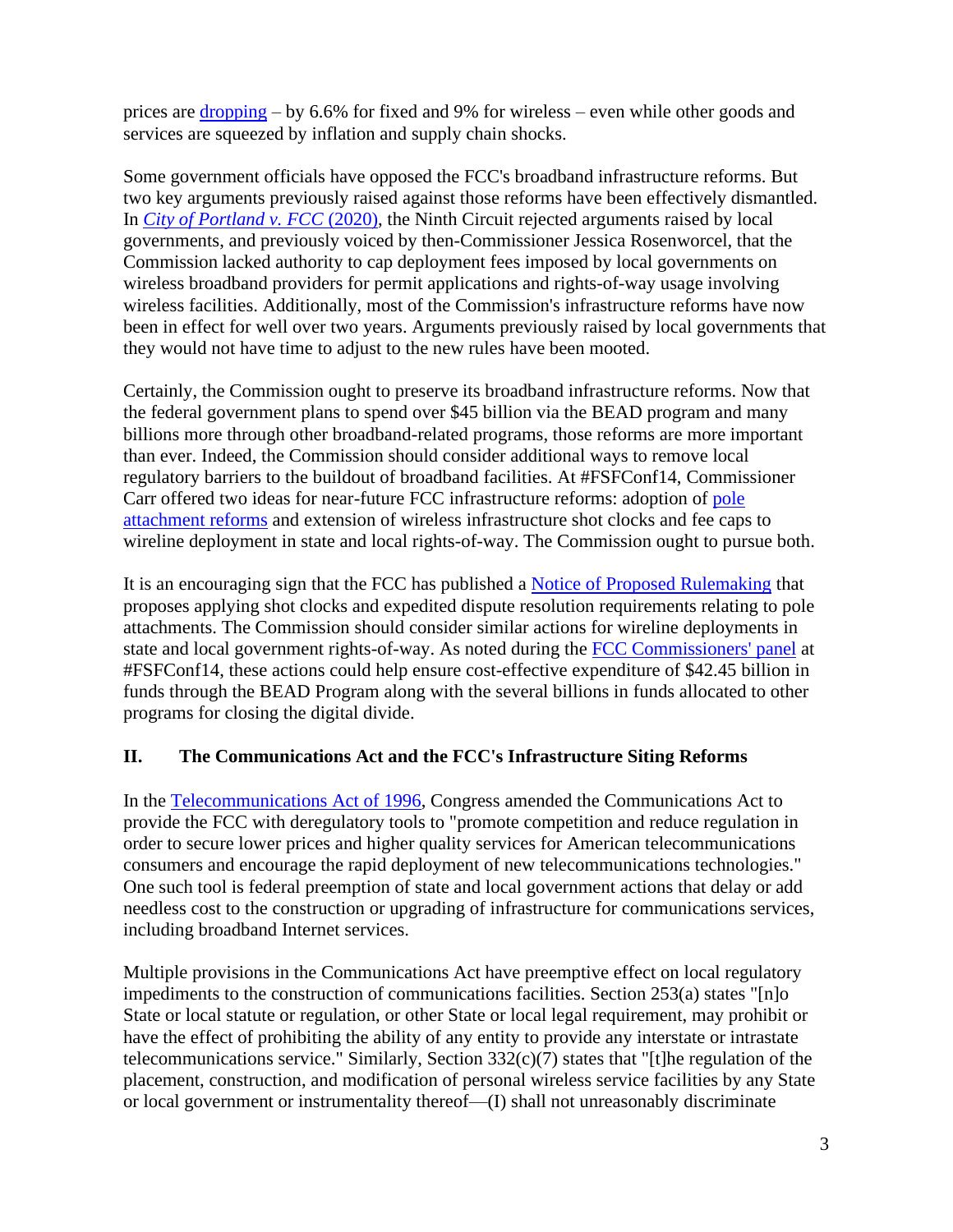among providers of functionally equivalent services; and (II) shall not prohibit or have the effect of prohibiting the provision of personal wireless services."

Likewise, Section 1455(a) of the Communications Act, enacted as part of the Middle Class Tax Relief and Jobs Creation Act of 2012, mandates state and local governments to approve wireless equipment modifications that do not "substantially change the physical dimensions" of a "tower or base station." And Section 303(d) gives the Commission sole regulatory authority over "radio stations," which [include residential rooftop antennas](https://www.cadc.uscourts.gov/internet/opinions.nsf/502564E6C5ABA89E852587E60054C6F9/$file/21-1075-1934754.pdf) for fixed wireless broadband that previously have been restricted by state and local governments, as well as contract provisions in restrictive covenants or residential leases.

The Commission also can preempt barriers to infrastructure deployment using other authorities. For example, Section 224 of the Communications Act gives the Commission authority to regulate pole attachment agreements to prevent discrimination and the exercise of monopoly power to charge above-market rates for access to poles.

During the chairmanship of Ajit Pai, the FCC relied on these authorities when it adopted wireless and wireline infrastructure reforms intended to remove local regulatory obstacles and expedite broadband deployment:

- The *2018 Moratorium Order* prohibits states and local governments from explicitly or constructively banning the deployment of new communications facilities. As the Commission found, many localities had attempted to prevent deployment of new broadband facilities by banning new deployments for fixed or indefinite periods of time, or otherwise refusing to approve any new facilities despite lack of an official policy stating so. The *Moratorium Order* rightly interpreted Section 253(a) of the Communications Act to preempt those state and local policies, because they plainly fall within the statute's prohibition on actions that "may prohibit or have the effect of prohibiting the ability of any entity to provide any interstate or intrastate telecommunications service."
- The 2018 Small Cell Order imposes shot clocks, or deadlines, for local governments to approve or deny applications for "small wireless facilities," or "small cells." These modern small wireless antennas are often deployed on poles or on building rooftops to provide 5G service. The order reasonably interpreted state and local government failure to approve or deny small cell applications within applicable timeframes as presumptive "prohibitions" on wireless service under Section  $322(c)(7)$ . Under the order, infrastructure providers who are aggrieved by local authority inaction beyond shot clock periods are permitted to file lawsuits in federal court and seek preliminary relief. Lastly, the order interpreted Section 322(c)(7) and 253(a) to bar local governments from charging fees that exceed their objective costs for processing applications and managing rights-of-way to broadband providers deploying small cells.
- The *2018 One Touch Make Ready Order* eliminates delay for broadband deployments that require pole attachment agreements. The order empowers an "attacher" of new broadband equipment to elect to perform all the necessary "make-ready" work for attaching its equipment to poles owned by another company. This solution properly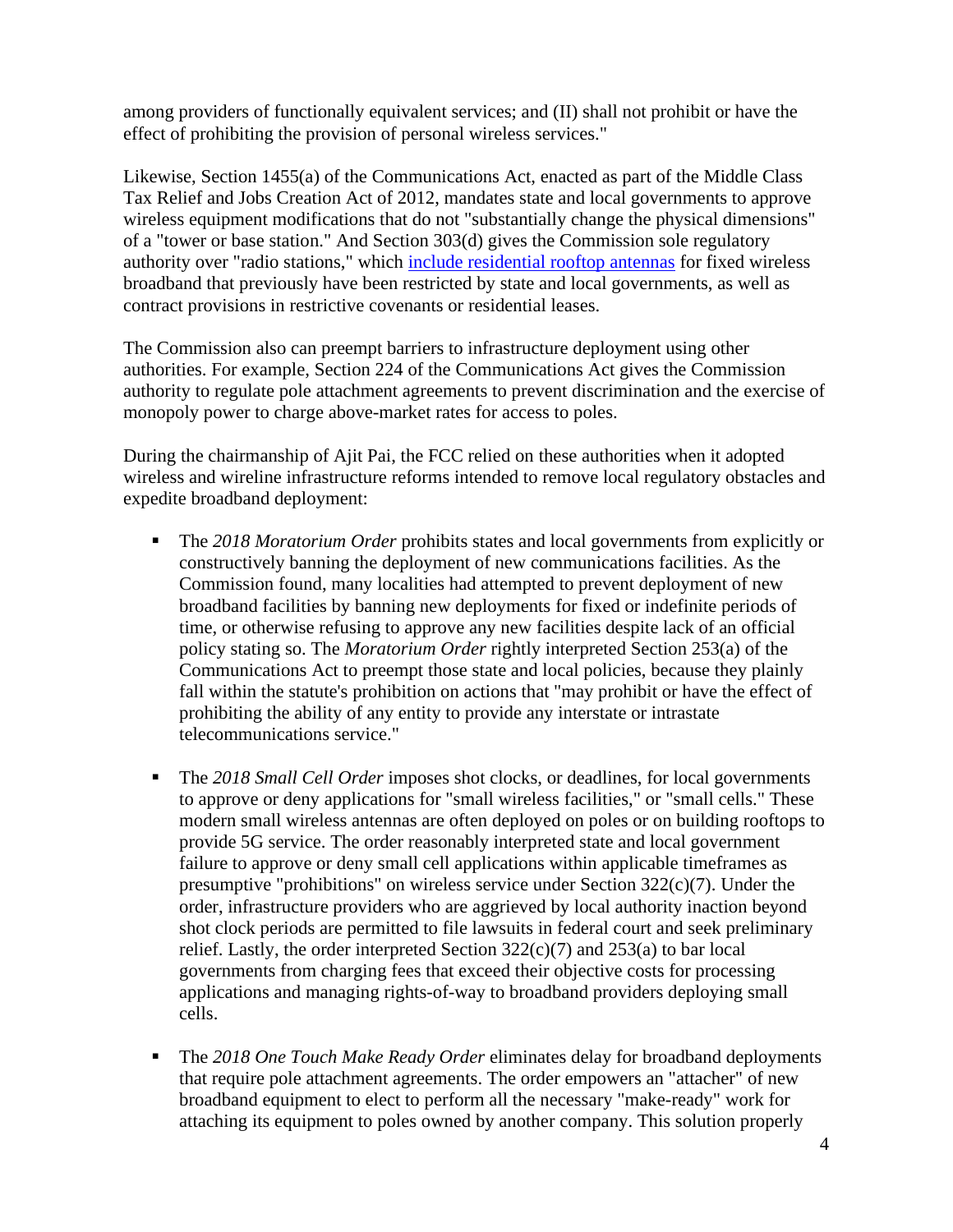aligns incentives for expedited deployment – attachers of new equipment have obvious incentive to quickly perform "make-ready" work, as compared to monopoly pole owners, which might discriminatorily stall such work to block a new competitor from entering the market.

- The 2020 *5G Upgrade Order* applies Section 1455's provision for automatic approval to equipment modifications needed to upgrade existing facilities to 5G. The order clarifies that minor equipment upgrades involving the addition of ground equipment or taller deployments within certain parameters are not "substantial modifications" that require the issuance of new permits by state and local governments.
- The *2021 Over-the-Air-Reception Devices Order* preempts state, local, and contractual regulation of certain rooftop antennas used to provision fixed wireless broadband. The order is technically complicated, but the gist is that the Commission exercised its preemptive power to regulate radio antennas under Section 303(d) to permit broader deployment of types of antennas that improve service quality and coverage of fixed wireless networks. A *[FSF Blog](http://freestatefoundation.blogspot.com/2022/02/fcc-rule-removing-barriers-to-fixed.html)* explains the rule in more detail.

#### **III. FCC's Infrastructure Siting Reforms Should Be Preserved**

There are several good reasons why the infrastructure siting reforms adopted by the FCC during Chairman Pai's tenure ought to be preserved. Importantly, the Commission's infrastructure siting reforms counteract forces that have likely fueled the digital divide. For example, in the *2018 Small Cell Order*, the Commission analyzed "the aggregate effects of fees imposed by individual localities, including… the potential limiting implications for a nationwide wireless network." It found that local governments in heavily populated cities frequently enacted policies that increased the cost of building or upgrading cell sites, draining resources for deployment in rural and lightly populated areas:

Where providers seek to operate on a regional or national basis, they have constrained resources for entering new markets or introducing, expanding, or improving existing services, particularly given that a provider's capital budget for a given period of time is often set in advance. In such cases, the resources consumed in serving one geographic area are likely to deplete the resources available for serving other areas.

Because broadband providers can spread lower deployment costs over larger numbers of subscribers in high-population areas, providers are somewhat dependent on access to these markets for return on their investments. Thus, large cities have often been the first to be served, the first to get service upgrades, and the most likely to have multiple service options. And for those reasons, the local governments in these highly populated cities have monopoly power to collect excess rents from providers. But the excess rents collected by local governments in highly populated cities drain resources for deployment in lightly populated areas. Accordingly, money spent by broadband providers on excess fees and compliance costs in highly populated areas comes straight out of the budgets of providers who later deploy elsewhere. The order helps to preclude such scenarios by prohibiting local governments from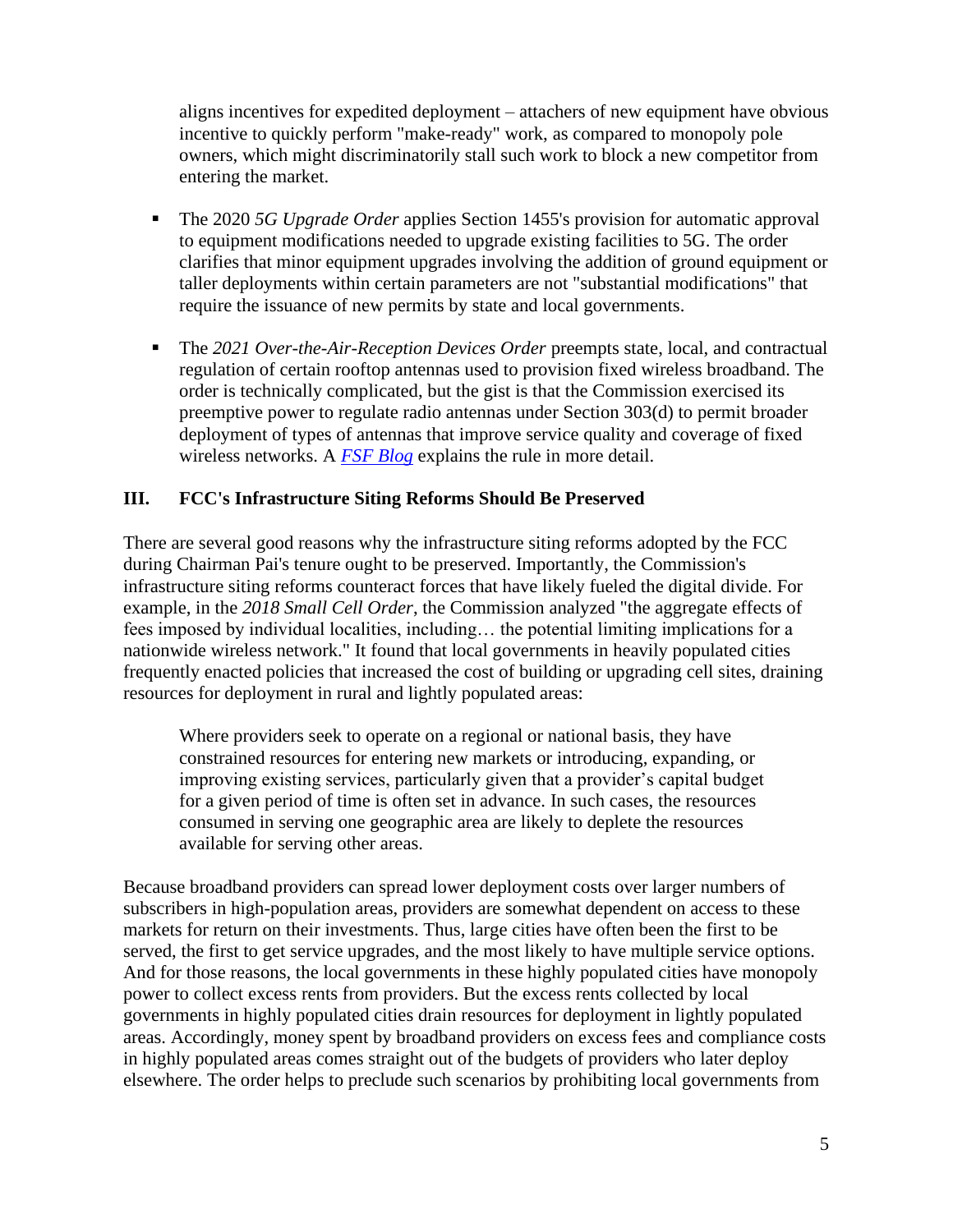imposing fees on new cell sites and facilities upgrades that exceed objective costs of administration and rights-of-way management.

Even critics of the reforms concede that the preempted state and local policies increased deployment costs. For example, an *Ars Technica* headline published in response to the Ninth Circuit upholding the *2018 Small Cell Order* in *[City of Portland v. FCC](https://cdn.ca9.uscourts.gov/datastore/opinions/2020/08/12/18-72689.pdf)* read: ["FCC beats](https://arstechnica.com/tech-policy/2020/08/fcc-beats-cities-in-court-helping-carriers-avoid-2-billion-in-local-5g-fees/)  [cities in court, helping carriers avoid \\$2 billion in local 5G fees.](https://arstechnica.com/tech-policy/2020/08/fcc-beats-cities-in-court-helping-carriers-avoid-2-billion-in-local-5g-fees/)" Yet consumers would ultimately pay for at least a substantial portion of that \$2 billion in the form of higher service charges. And to the extent that market competition or other factors constrain the ability of wireless providers to pass excess fees on to consumers' monthly bills, wireless providers would have fewer financial resources available to invest in network expansion and upgrades. For consumers, that would mean reduced network quality and reduced access to nextgeneration services.

Pro-consumer trends in broadband prices observed in the face of 40-year high inflation may even be partly attributable to the Commission's infrastructure siting reforms. Over the past year, real prices [decreased](http://freestatefoundation.blogspot.com/2022/05/dropping-consumer-broadband-prices.html) by 6.6% and 9.0% for fixed and mobile broadband, respectively. In fact, *nominal* mobile broadband prices fell by .7% over the past year, meaning that *actual wireless price tags in stores*, not just inflation-adjusted prices, have shrunk. And nominal fixed broadband prices are only up by a meager 1.7% despite an 8.3% annualized inflation rate and supply chain issues wreaking havoc in other markets. To the extent that the Commission's reforms reduced fees and other local regulatory compliance expenses, broadband providers may be enjoying more margin to absorb supply chain shocks and other inflation-era cost increases.

Moreover, by ensuring that broadband providers can seek injunctive relief in federal courts even when states and localities refuse to take action on permit applications, the infrastructure siting reforms reduce delays in deployment. In prior years, lack of clear rules effectively required wireless providers to wait for a local government to make a final decision to deny a permit application before they could seek relief in court. As a result, local governments faced little or no repercussions for effectively blocking new cell sites through lengthy administrative delays. But the shot clocks established through the FCC's infrastructure reforms give broadband providers opportunity to file complaints when local government inaction exceeds shot clock timeframes, and enable providers to obtain legal remedies. For example, in *[T-](https://www.docketalarm.com/cases/California_Northern_District_Court/3--20-cv-08139/T-Mobile_West_LLC_v._The_City_and_County_of_San_Francisco_et_al/44/)[Mobile West, LLC v. City and County of San Francisco](https://www.docketalarm.com/cases/California_Northern_District_Court/3--20-cv-08139/T-Mobile_West_LLC_v._The_City_and_County_of_San_Francisco_et_al/44/)*, T-Mobile filed a complaint in November 2020 in response to San Francisco's failure to approve wireless facility modifications within 60 days pursuant to the *5G Upgrade Order*. Less than four months later, in March 2021, a U.S. District Court granted summary judgment in T-Mobile's favor by applying the clear terms of the *5G Upgrade Order*.

To date, there appears to be few filed court cases alleging that local governments have violated the FCC's 2018-2021 infrastructure siting reforms. This may be an indicator that local governments are approving new infrastructure permit applications in compliance with Commission policies and that the reforms are achieving their primary intended effect in speeding infrastructure deployment.

In fact, any future Commission action to undo its infrastructure siting reform would risk undermining the accelerated growth trends for broadband infrastructure that have been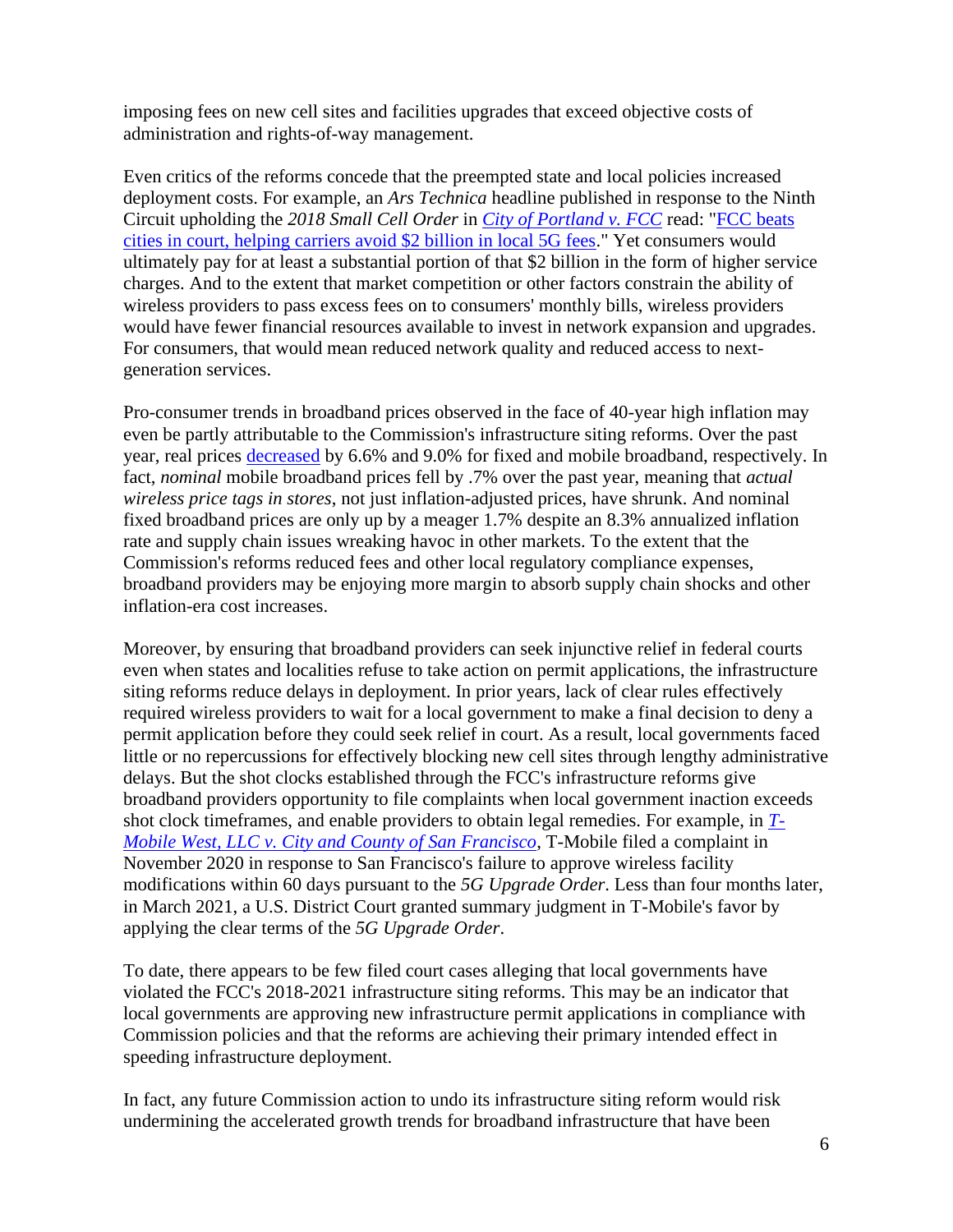observed over the past few years. The number of cell sites in the United States [increased](https://api.ctia.org/wp-content/uploads/2021/07/2021-Annual-Survey-Highlights.pdf) by 35% between 2016 and 2021, after only increasing a meager 1% between 2013 and 2016. According to [CTIA,](https://api.ctia.org/wp-content/uploads/2021/07/2021-Annual-Survey-Highlights.pdf) the number of cell sites in operation increased to more than 417,000 in 2020, a 35% increase compared to 2016. This strong trend in new cell sites should be expected to continue, as long as the Commission's infrastructure reforms are maintained and thereby continue to facilitate the ongoing buildout of 5G networks in mid-band and high-band spectrum frequencies, which require small cells. The wireless industry [projects](https://www.ctia.org/the-wireless-industry/infographics-library?topic=22) that 80% of future cell deployments will be small cells.

There also has been a notable jump in fiber deployment, with [60.5 million homes](https://www.fiberbroadband.org/blog/fiber-broadband-enters-largest-investment-cycle-ever) now passed by fiber, a number that increased by 12% in 2021, up from a 10% increase the previous year. Accelerated fiber network buildout may be partly due to reforms in the *One-Touch-Make-Ready Order* that make wireline deployments easier. In any event, ongoing aggressive fiber buildouts surely will be spurred on by the order.

Additionally, the Commission's infrastructure siting reforms are likely facilitating strong growth for fixed wireless broadband services. Within the past several months, fixed wireless broadband providers are rapidly gaining subscribers. In the first quarter of 2022, [half](https://www.leichtmanresearch.com/about-1065000-added-broadband-in-1q-2022/) of the 1.065 million nationwide broadband subscriber additions went to fixed wireless providers. During the same quarter, Verizon alone [gained](https://freestatefoundation.org/wp-content/uploads/2022/04/Fixed-Wireless-Access-Is-Boosting-Rural-Broadband-and-Consumer-Choice-042522.pdf) almost 200,000 fixed wireless subscribers, a figure almost 250% higher than its performance during Q1 2021. And T-Mobile and Verizon together are [projected](https://freestatefoundation.org/wp-content/uploads/2022/04/Fixed-Wireless-Access-Is-Boosting-Rural-Broadband-and-Consumer-Choice-042522.pdf) to gain 1.8 million fixed wireless subscribers for the full 2022 year. The *Over-the-Air-Reception-Devices Order* may be boosting fixed wireless gains by enabling the placement of antennas needed to improve fixed wireless network quality and make it an attractive competitive option for consumers.

Furthermore, events and circumstances have neutralized arguments that critics previously raised against the Commission's 2018-2021 infrastructure reforms. Arguments that the Commission lacked authority to preempt state and local fees on wireless infrastructure siting were rejected by the Ninth Circuit in *[City of Portland v. FCC](https://cdn.ca9.uscourts.gov/datastore/opinions/2020/08/12/18-72689.pdf)*, and the Supreme Court denied [certiorari](http://freestatefoundation.blogspot.com/2021/06/supreme-court-order-ends-legal.html) in that case. Likewise, the D.C. Circuit [upheld](http://freestatefoundation.blogspot.com/2022/02/fcc-rule-removing-barriers-to-fixed.html) the *Over-the-Air-Reception-Devices Order* in *[Children's Health Defense v. FCC](https://www.cadc.uscourts.gov/internet/opinions.nsf/502564E6C5ABA89E852587E60054C6F9/$file/21-1075-1934754.pdf)* (2022).

And finally, time and experience have mooted arguments made years earlier by local governments, and voiced by then-Commissioner Jessica Rosenworcel, that the Commission's infrastructure reforms were moving too fast to allow for proper consultation with state and local governments. Those infrastructure reforms have now been in effect for at least two years, if not more. In the event that the Commission is reconstituted with a 3-2 Democratic majority, any future repeal of the infrastructure reforms could cause uncertainty for broadband providers and undermine their investment-backed expectations regarding infrastructure siting costs and timeframes.

### **IV. The FCC Should Pursue Additional Infrastructure Reforms on Pole Attachments and Wireline Facilities in Rights-of-Way**

Chairwoman Rosenworcel should lead the FCC in pursuit of additional infrastructure reforms that will further reduce the digital divide and promote timely expansion of broadband access.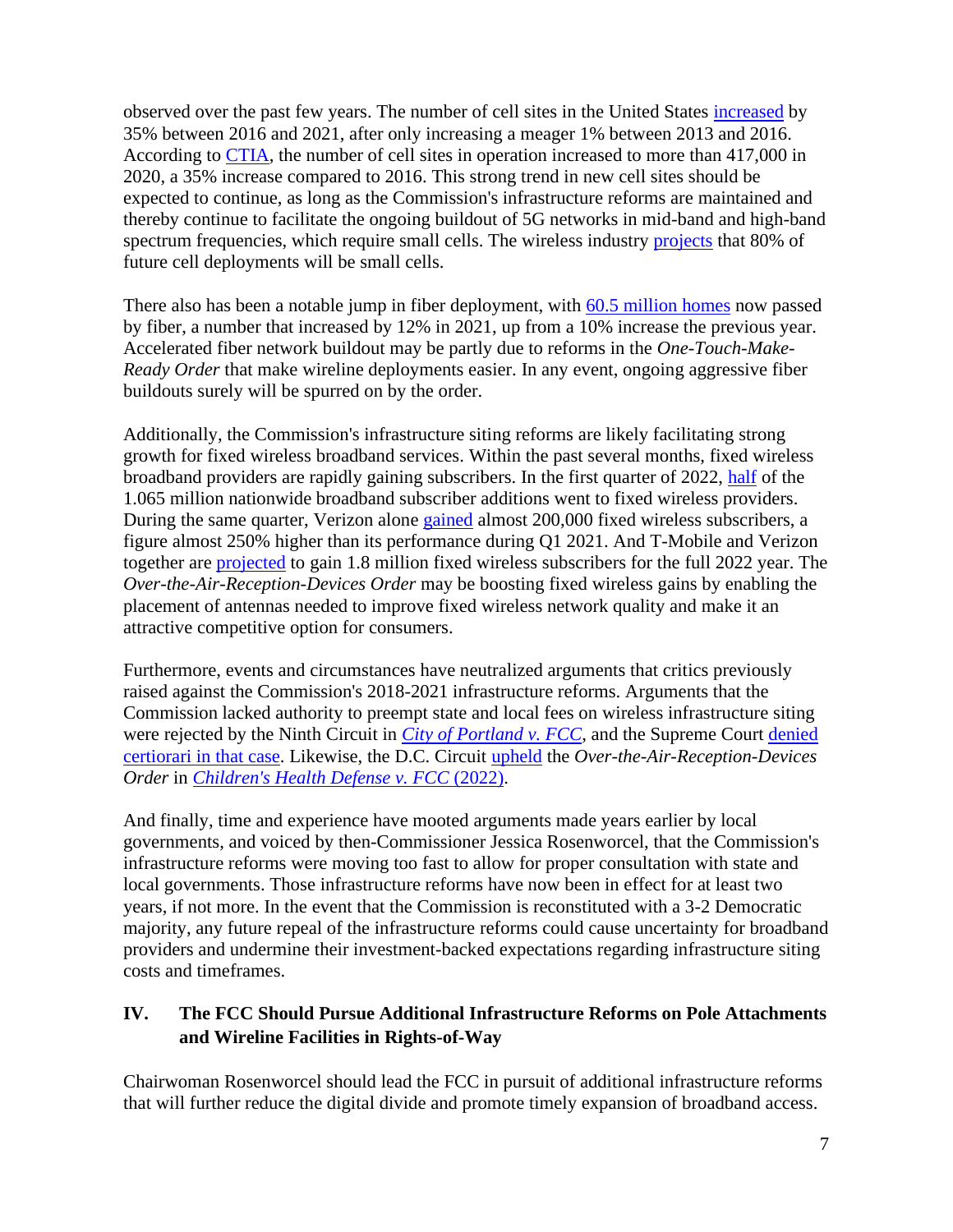The Commission should diligently follow through with its current proceeding to update the agency's rules for pole attachments. In particular, the Commission should adopt a shot clock for the completion of pole replacements when a replacement is necessitated by a broadband provider that seeks to attach to an existing pole.

Section 224 of the Communications Act confers the Commission the power to "regulate the rates, terms, and conditions of pole attachments to provide that such rates, terms, and conditions are just and reasonable, and . . . adopt procedures necessary and appropriate to hear and resolve complaints concerning such rates, terms, and conditions." Although pole attachment rules should respect the property rights of pole owners, it is also important that the rules prevent pole owners from exercising monopoly power to unreasonably deny attachments to new entrants or to charge above-market rates for leasing access to poles. In its current proceeding, the Commission should amend its rules to require a pole owner to complete the replacement or designate an authorized contractor to do so within a reasonable timeframe.

The Commission also ought to amend its rules regarding wireline broadband infrastructure by adopting shot clocks and fee caps for deployments of wireline facilities in state and local rights-of-way. This idea for reform was suggested by Commissioner Carr at the Free State Foundation's [Fourteenth Annual Policy Conference.](https://www.youtube.com/watch?v=8iYwG2gJ_qY) The Commission could adopt this reform by expanding its present interpretation of Section 253(a), as upheld by the Ninth Circuit in *City of Portland v. FCC* (2020), to also apply to wireline deployments.

Importantly, the Commission ought to act with dispatch in advancing infrastructure reforms for pole attachments and wireline facilities deployments using rights-of-way. The reduced costs and other regulatory obstacles to network infrastructure buildout certainly will help speed deployment of 5G, fiber, and cable broadband services. And timely action by the Commission likely would help improve cost-effectiveness of the BEAD program and other federal broadband deployment funds. Indeed, current and past Commissioners who appeared at FSF's Fourteenth Annual Policy Conference all acknowledged, to some degree or another, that relief from or at least avoidance of local regulatory barriers to deployment is critical to the success of those federal subsidy programs in rapidly connecting all Americans to broadband service.

#### **V. Conclusion**

Local permit approval and other regulatory costs have long posed one of the most significant barriers to broadband deployment. But the FCC's *2018 Moratorium Order*, *2018 Small Cell Order*, *2018 One-Touch-Make-Ready Order*, *2020 5G Upgrade Order*, and *2020 Over-the-Air-Reception-Devices Order* have cleared many of those barriers. Coinciding with those important broadband infrastructure reforms, broadband deployment has accelerated, operational cell sites have increased significantly, and consumer broadband prices have dropped.

Now that the federal government plans to spend \$45 billion on broadband deployment via the BEAD program and billions more through other broadband-related programs, those infrastructure reforms are as important as ever. Indeed, the infrastructure reforms adopted by the Commission during Chairman Pai's tenure should be expanded. Two promising new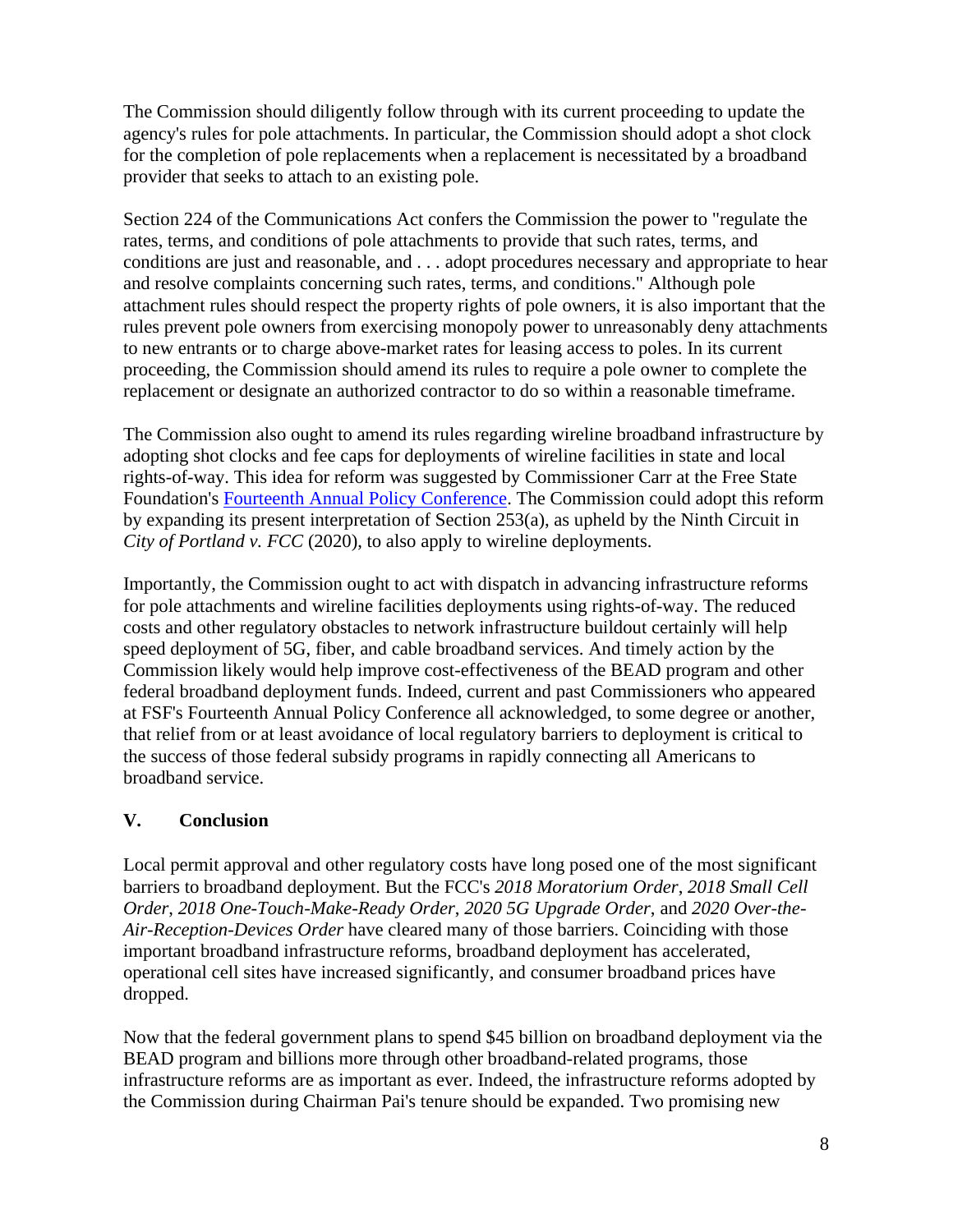reforms that the Commission can pursue include shot clocks for pole attachments as well as shot clocks and fee caps for wireline facilities deployments using state and local rights-ofway. As noted during the [FCC Commissioners'](https://www.youtube.com/watch?v=8iYwG2gJ_qY&t=4097s) panel at #FSFConf14, these actions could help ensure cost-effective expenditure of the \$42.45 billion BEAD program and other federal broadband deployment funds allocated for closing the digital divide.

\* Seth L. Cooper is Director of Policy Studies and a Senior Fellow and Andrew K. Magloughlin is a Legal Fellow of the Free State Foundation, a free market-oriented think tank in Rockville, MD. The views expressed in this *Perspectives* do not necessarily reflect the views of others on the staff of the Free State Foundation or those affiliated with it.

#### **Further Readings**

Andrew K. Magloughlin, ["Dropping Consumer Broadband Prices Indicate Lack of Market](http://freestatefoundation.blogspot.com/2022/05/dropping-consumer-broadband-prices.html)  [Power,](http://freestatefoundation.blogspot.com/2022/05/dropping-consumer-broadband-prices.html)" *FSF Blog* (May 13, 2022).

Seth L. Cooper, ["Fixed Wireless Access Is Boosting Rural Broadband and Consumer](https://freestatefoundation.org/wp-content/uploads/2022/04/Fixed-Wireless-Access-Is-Boosting-Rural-Broadband-and-Consumer-Choice-042522.pdf)  [Choice,](https://freestatefoundation.org/wp-content/uploads/2022/04/Fixed-Wireless-Access-Is-Boosting-Rural-Broadband-and-Consumer-Choice-042522.pdf)" *Perspectives from FSF Scholars*, Vol 17, No. 21 (April 25, 2022).

Andrew K. Magloughlin, ["FCC Rule Removing Barriers to Fixed Wireless Broadband](http://freestatefoundation.blogspot.com/2022/02/fcc-rule-removing-barriers-to-fixed.html)  [Deployments Upheld,](http://freestatefoundation.blogspot.com/2022/02/fcc-rule-removing-barriers-to-fixed.html)" *FSF Blog* (February 16, 2022).

Seth L. Cooper and Andrew K. Magloughlin, "The Broadband Internet Services Market in [January 2022: 5G, Cable, Fixed Wireless, Wi-Fi 6, and Fiber Are Benefitting Consumers,](https://freestatefoundation.org/wp-content/uploads/2022/01/The-Broadband-Internet-Services-Market-in-January-2022-5G-Cable-Fixed-Wireless-Wi-Fi-6-and-Fiber-Are-Benefitting-Consumers-012122.pdf)" *Perspectives from FSF Scholars*, Vol. 17, No. 5 (January 21, 2022).

Andrew Long, ["Section 253 Petition Rendered Moot by Responsive State Law,](https://freestatefoundation.blogspot.com/2021/11/section-253-petition-rendered-moot-by.html)" *FSF Blog* (November 12, 2021).

Randolph J. May and Seth L. Cooper, ["Real Infrastructure Opportunity for Congress: Speed](https://www.dailysignal.com/2021/07/20/real-infrastructure-opportunity-for-congress-speed-deployment-of-5g-network/)  [Deployment of 5G Network,](https://www.dailysignal.com/2021/07/20/real-infrastructure-opportunity-for-congress-speed-deployment-of-5g-network/)" *Daily Signal* (July 20, 2021).

Seth L. Cooper, ["Supreme Court Order Ends Legal Challenge to FCC's Wireless](http://freestatefoundation.blogspot.com/2021/06/supreme-court-order-ends-legal.html)  [Infrastructure Orders,](http://freestatefoundation.blogspot.com/2021/06/supreme-court-order-ends-legal.html)" *FSF Blog* (June 29, 2021).

Randolph J. May and Seth L. Cooper, ["Wireless Infrastructure Reforms Rest on Solid](https://freestatefoundation.org/wp-content/uploads/2021/06/Wireless-Infrastructure-Reforms-Rest-on-Solid-Constitutional-Foundations-060821.pdf)  [Constitutional Foundations: Congress Should Preempt Local Obstacles to 5G Deployment,](https://freestatefoundation.org/wp-content/uploads/2021/06/Wireless-Infrastructure-Reforms-Rest-on-Solid-Constitutional-Foundations-060821.pdf)" *Perspectives from FSF Scholars*, Vol. 16, No. 29 (June 8, 2021).

Seth L. Cooper, ["FCC Orders on Broadband Infrastructure Withstand Further Legal](http://freestatefoundation.blogspot.com/2020/11/fcc-orders-on-broadband-infrastructure.html)  [Challenges,](http://freestatefoundation.blogspot.com/2020/11/fcc-orders-on-broadband-infrastructure.html)" *FSF Blog* (November 2, 2020).

Seth L. Cooper, ["FCC Should Clear Local Obstacles to Wireless Infrastructure Upgrades,](https://freestatefoundation.org/wp-content/uploads/2019/09/FCC-Should-Clear-Local-Obstacles-to-Wireless-Infrastructure-Upgrades-092519.pdf)" *Perspectives from FSF Scholars*, Vol. 14, No. 26 (September 25, 2019).

Seth L. Cooper, ["FCC's Proposals Promoting Infrastructure Deployment Don't Violate](https://freestatefoundation.org/wp-content/uploads/2019/05/FCC%E2%80%99s-Proposals-Promoting-Infrastructure-Deployment-Don%E2%80%99t-Violate-071718.pdf)